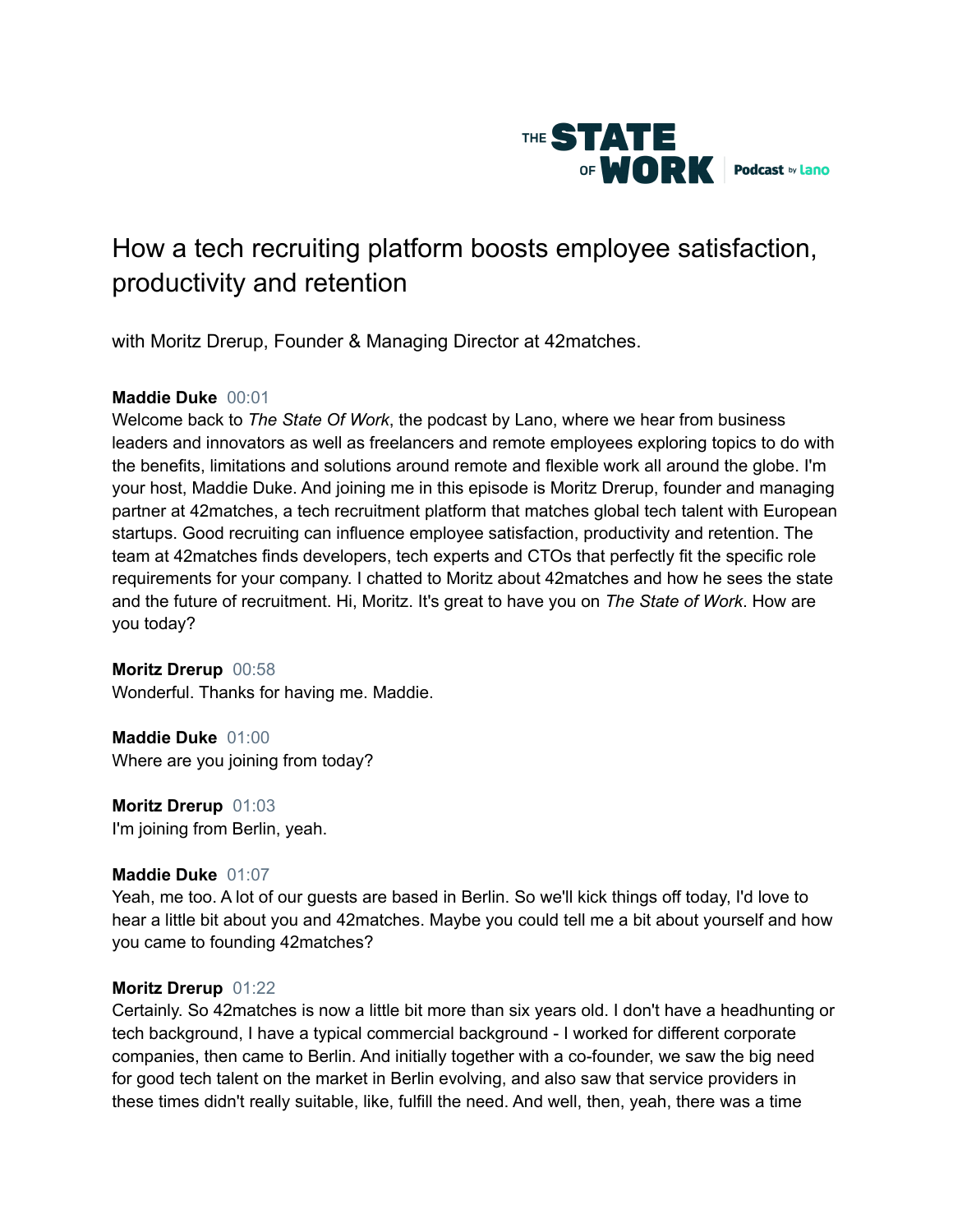when we kick things off to, came up with 42matches their answer to any kind of tech recruitment question, basically. So 42matches is a boutique recruitment agency. We basically have two products. The product that we started with is typical tech recruitment. Meaning that we get any kind of software developers, DevOps, product people from basically all around the world. And get them over to join great tech companies here in, mostly Germany, and a couple of other European markets we have worked with. Yeah, so that's, that's the one number one product that we have. And since two years, we are also doing executive search for mostly tech people like VP engineering, CTOs, Chief of Data... like that yep.

## **Maddie Duke** 03:06

Yep. Awesome. Thank you. So I would love to hear a little bit about some of the best practices when it comes to hiring remotely. You mentioned that your product serves, you know, workers that are from all over the world, maybe most of the business clients are based in Europe, but the workers themselves could be anywhere. How do you approach that when you're a company looking to hire someone, and you've got this huge pool, all over the world, This huge global pool basically of talent.

## **Moritz Drerup** 03:38

For us it is, it is actually an asset to being able to recruit globally, because we are able to pull like out of these huge pools of people. What do we do? I'm not sure if we do anything differently. However, what we do, we work with 120% ownership and up to the highest level of like standards of quality in what we do. And therefore I think we just try to understand our client in a really proper matter, we get a really good understanding of our candidates. And at the very end, we make sure that both really match for the long term. And how do we do that? I think by forming meaningful connections, we always have a very strong relationship with our candidates, which often lasts for several years. We not only help them with getting the job that really matches their requirements, but also we manage the entire relocation process. We like to help them getting on board getting their foot on the ground here in Berlin, mostly, if you can imagine, like you would relocate tomorrow with, let's say, a family of three children from Pakistan, you might have one or two questions popping up. So we see ourselves at the first contact point, a single point of contact for the candidates with any kind of questions to have, so not only visa related stuff, which is something that we also include in our service, but also logistical things up to career coaching, where we really helped them through the probation period, and even afterwards, stay in contact.

# **Maddie Duke** 05:42

Great.

## **Moritz Drerup** 05:43

There's different ways to get onto our radar. So candidates sometimes applied themselves, which is, of course, highly interesting for us. So we are totally open for that. On the other hand, we have different ways to get talent. So of course, we do direct search. But then also, especially pre-COVID, we did a lot of pull mechanisms, where we were hosting events in target countries for us. So for instance, in Ukraine, we were regularly hosting events. We were planning, actually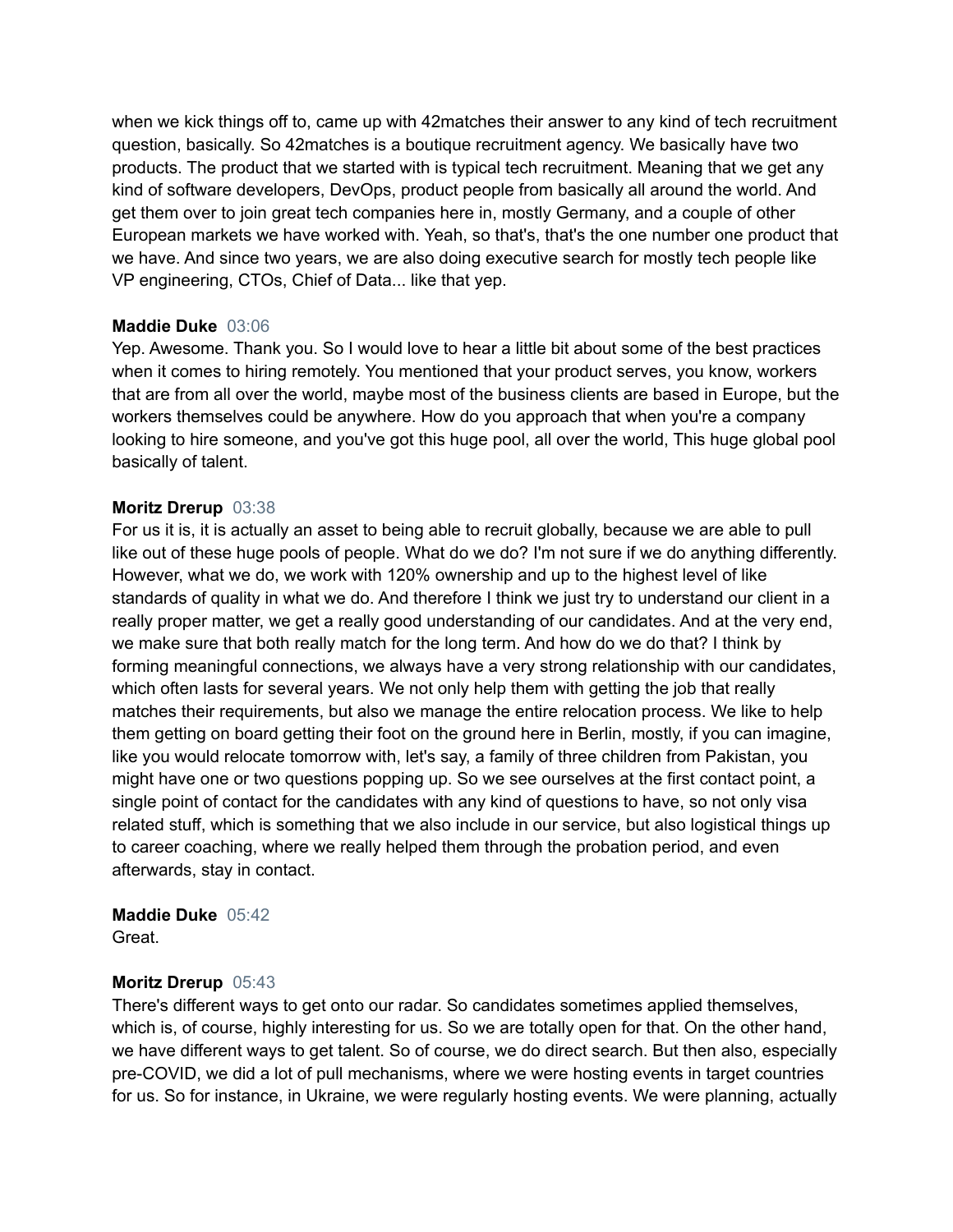pre-COVID, we are about to start some events in the Asian markets, especially in India, which is now still on hold, unfortunately. But there are different ways. What is most important, that's also another channel is to network. So personal recommendations from people that they relocated from people that we worked with. That is something that always works really good.

#### **Maddie Duke** 06:48

Yep. So you talked a bit about the fact that you help people relocate? Do you ever have clients that are willing to hire people who want to stay in their home country and have a remote work situation?

## **Moritz Drerup** 07:02

Absolutely. Um, so pre-COVID, that was happening, maybe in roughly maybe 20%, or something of all cases. So we're staying there and, and work like on a remote basis, mostly on a freelance basis. What is really changing since COVID, is that a lot of people are now hired on a distributed basis, especially young startups these days, build a lot on that. Some of them don't even have an office or work in coworking spaces. So they employed their distributed teams in their home markets, and then maybe fly them in once a quarter on all hands. And that is something we see increasing a lot these days.

## **Maddie Duke** 07:54

Yeah, that's, I guess, not too surprising. Given the stats we're seeing about the increases in remote work and distributed teams. Do you see any major differences in the hiring process when you are, like, when a company is considering someone who's staying in their home country versus someone who is willing to relocate?

## **Moritz Drerup** 08:17

Um, yes, for sure. Although, before the crisis, there were a lot of clients that were not flying people in for the recruitment process and hiring remotely. I think that's also the beauty of our startup world that there are a lot of innovative companies. However, in distributed teams, of course, you are mostly interviewed fully remotely. What are the differences? The first thing is that you cannot really build a connection as good as in a personal environment. So people are not able to, you know, see the office or not able to, to have coffee together with the hiring manager. And so that means you have to over invest into these connection building.

#### **Maddie Duke** 09:11 Mmhmm yep

## **Moritz Drerup** 09:12

That means that you have to overcommunicate with a candidate, especially in our in the tech recruitment process, when you as a hiring manager demand too early, too much from the candidate. Let's say you have a short intro via email and then you ask can you please do a tech challenge which costs like net I don't know three days four days.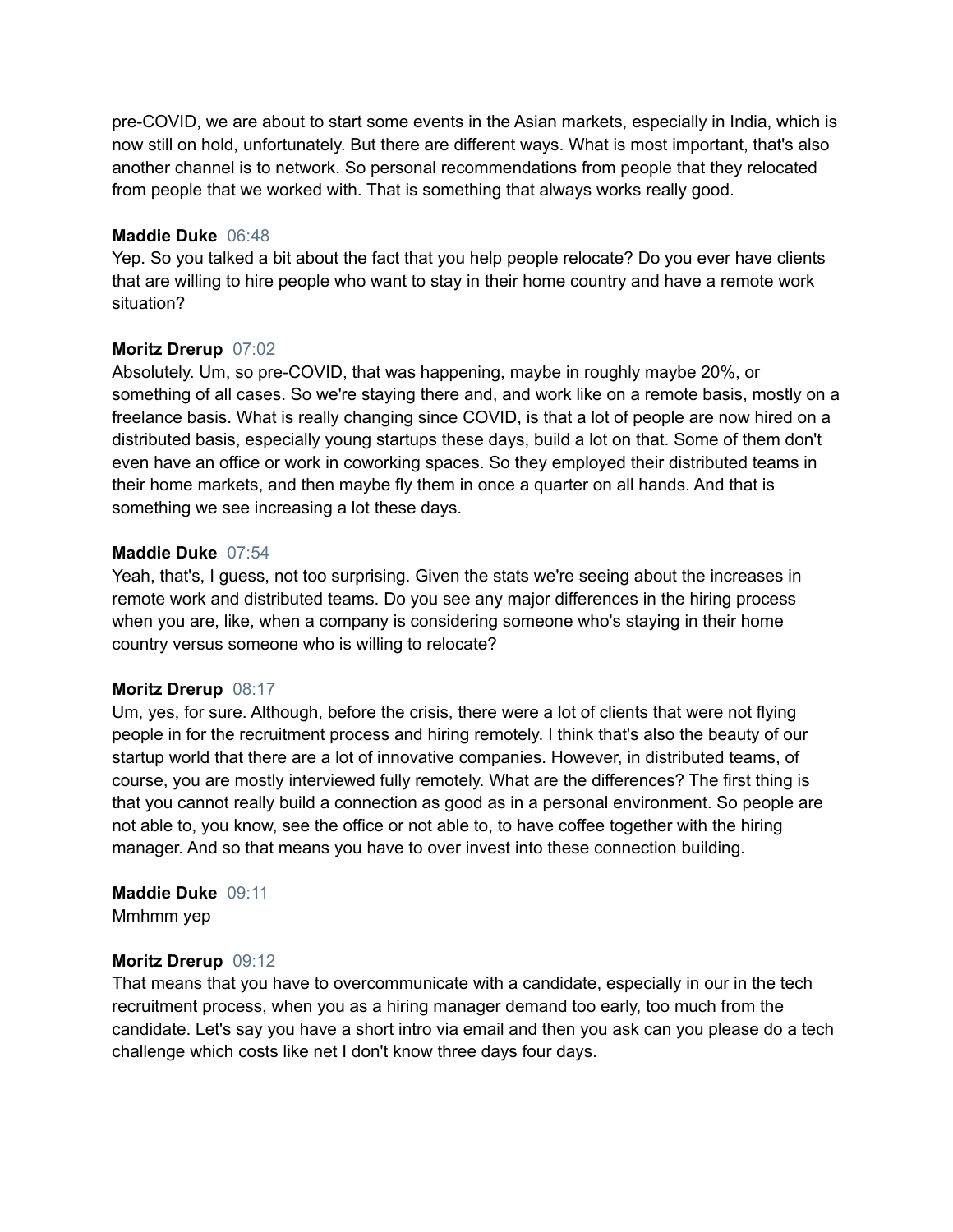# **Maddie Duke** 09:34

Yeah

# **Moritz Drerup** 09:35

I can assure you the drop of rate will be enormous. That is because the client that the candidate still doesn't know your, doesn't know your company.

**Maddie Duke** 09:46 Yeah.

## **Moritz Drerup** 09:47

And so not having this connection not having this this relationship is something to definitely invest in as much as possible, over communication in forming the candidate about every step not only the first one, but also along the line when you have a delay with with a contract, when you have a delay, in getting feedback, always communicate every step. Second one, have the team involved, as soon as possible, have, take some time for chit chats throughout the process. Ask the founders to, to come into the process rather early. And that all will help you do more that to build to build rapport with the candidate. Another thing, of course, is that throughout the process, you have less amount of data sitting in front of the camera, of course, you have less there, that means that of course, you need to use the data points that you have even more. So somebody is showing up late. Somebody making stupid comments, I don't know. And really being aware of all the data that you have, and especially in tech recruitment, where you are able to, you know, to assess him on our on a tech coding challenge, for instance. Really being able to, to make the proper assessment and do anything for that, of course.

## **Maddie Duke** 11:20

Yeah, some great points there. From the candidate side, then do you think that that means that they have to make sure that they are on time and make sure that when they approach or call, you know, they've got a clear background or whatever, you know, do their best to kind of make sure that the, as you say data points that they're presenting in these remote recruitment processes are as optimized as they can be? Do you have any other kind of advice or recommendations for candidates and job seekers, when they are going through that process?

## **Moritz Drerup** 11:52

I mean, like in the pandemic, we all read the different blog posts, do's and don'ts for video chats for Zoom conferences. And of course, these small things are fully valid there. To have eye contact with the camera, to choose a professional background, to have proper internet connection, to choose proper clothing, whatever. But then again, also it's over communication. So making really a difference in communicating with your hiring manager, in writing thank you emails and trying to, you know, build a connection again.

## **Maddie Duke** 12:37

Yeah. So when a client is hiring, looking at hiring someone in a different country, let's say they're going to hire remotely in a different country. What do you think the most important things are to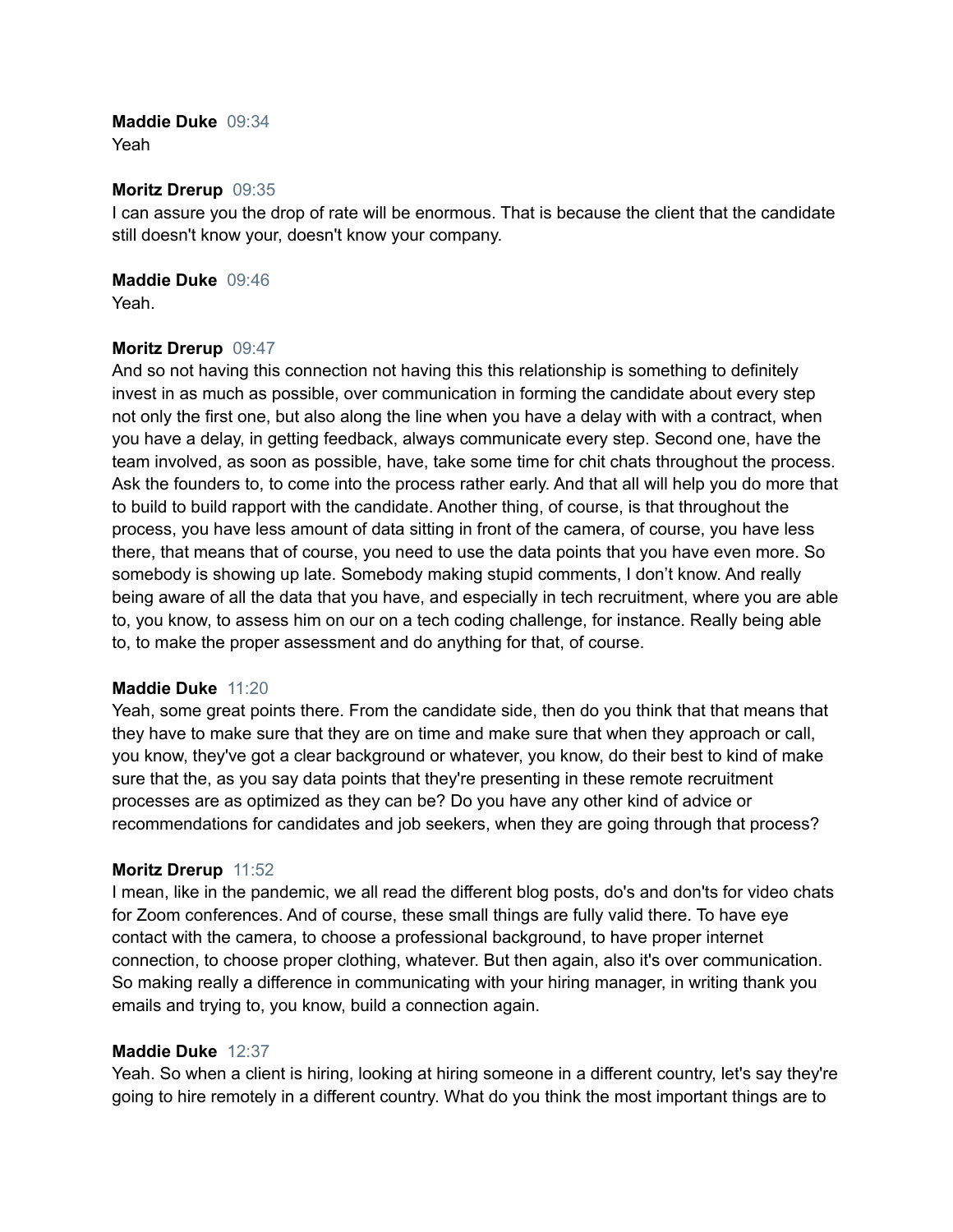consider maybe in terms of, you know, when it comes to actually onboarding someone and working with that person?

#### **Moritz Drerup** 12:58

Well, I think it's a, it's the big questions that we have to ask ourselves, not only in remote hiring, but in the current state of work. How do you manage your team?

**Maddie Duke** 13:07 Yeah.

## **Moritz Drerup** 13:08

How do you plan to have management systems? What's your current understanding and mindset of your employees? What does that mean? Um, again, connections and rapport. We talked about that a lot. Next to that, I think, the general mindset of your company, like not needing, like a culture of control, but the culture of trust, is, I think, the most important thing. And from that, you can easily pinpoint your management system in a way like, do I really want to manage by the hour or by the result? What is the underlying purpose of my company? And how does my employee fit in there? When you manage to create such a culture, I am sure that also the first remote hire will work. Of course, the first one is always the toughest, let it be a relocation case, or let it be a distributed team. For the relocation case, you have to go through everything once and then you're good to go. But the first one is tough, like, you know, to get the visa to manage the visa delays, to have any kind of escalation ways, starting from the registration in the office, in the governmental offers over the entire registration and the banks and all these kinds of things. Once you have done it for the first time, then everything becomes smoother, but you really have to be open. And the entire team has to be open for that. And, of course, also be aware that it's, it's not a walk in the park in the beginning. And the same goes also for distributed teams. I mean, there are loads of discussions, what is a good hybrid working model? What I learned is that as long as one person is not on the on the on the Zoom call, then it is going to be hard, it's going to be hard, of course. So meaning that you need to define the baseline. When you have like one person as not one person, not in some cupboard, not one person in the office, but then the discussion must be on the computer, because otherwise, you're just missing out of all the discussions that you have, like in the conference room. And that's the same with having people that are working remotely, you need to be aware of that, you need to be aware that you have to change your processes, you have to change your way of working. And everybody has to be bought in in order to not lose this person any longer.

#### **Maddie Duke** 16:25

Build and grow your global team with Lano. Companies that want to hire talent in a country where they don't have a business presence or legal entity can use Lano's all in one platform to compliantly hire remote, full time employees or freelance talent in over 150 countries find out more at lano.io.

When it comes to what candidates are looking for, I know earlier you mentioned, you know trust operating on a basis of trust is a big thing. Just now talking a little bit about this sort of hybrid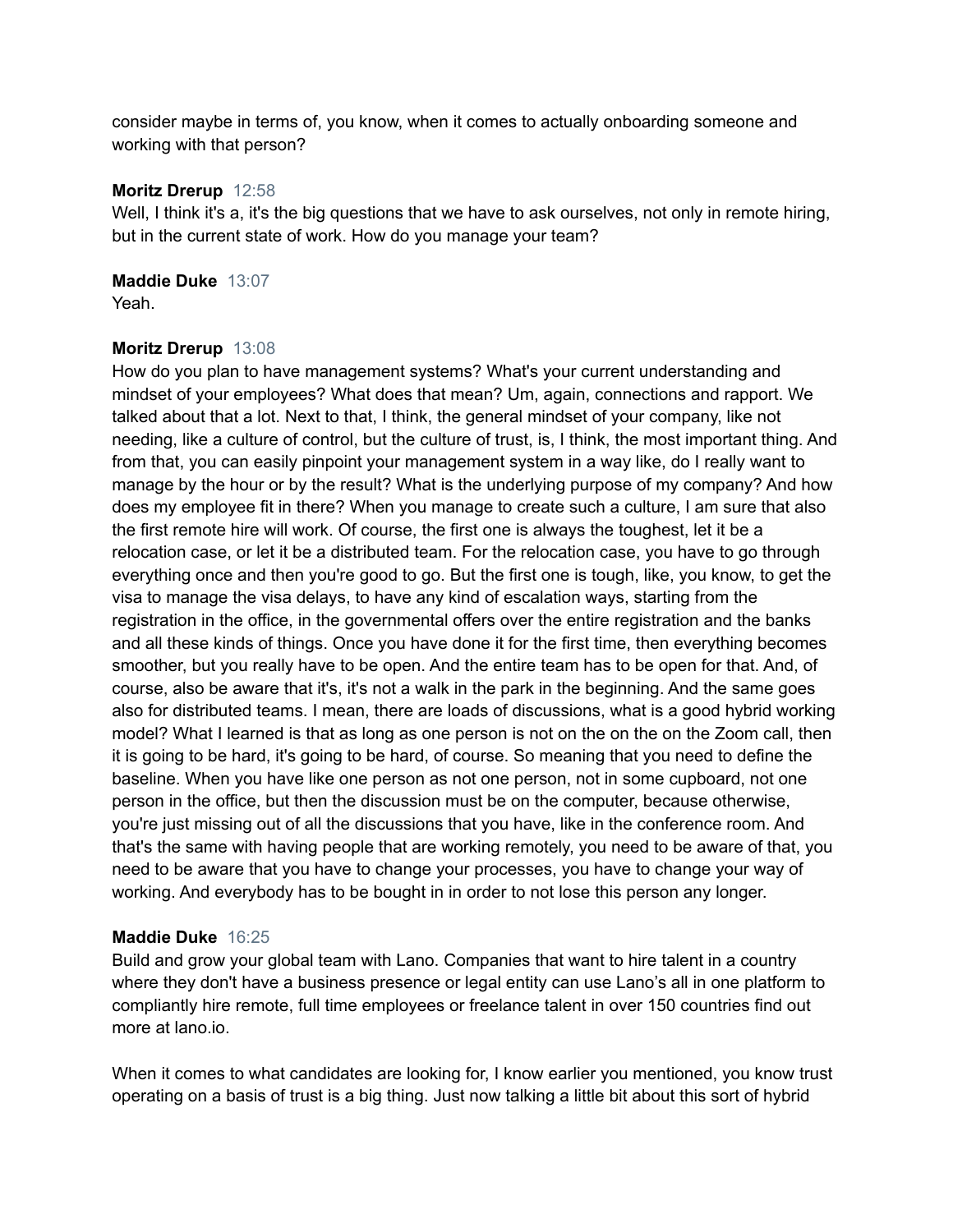and how we adapt to when there's even just one person who's either not in the office or not on the call. Does that tie into what candidates are expecting from employers so that at the moment, would a candidate automatically expect you know, I want to be working for a company where trust forms the basis of operations and what's expected of me. You know, and where there is an emphasis on culture and kind of making sure that everyone's included in that, where they need to be included. What else are candidates kind of demanding from an employer at the moment and is that changing? And if so, how is it changing?

# **Moritz Drerup** 17:47

I think it's not a question whether you hire somebody remotely aware whether you hire somebody on site, but it's a question of the type of person that you're looking for. And then again, like you can have a corporate environment in a corporate environment, people demand from you that everything is set in stone, people demand their clear workspace to clear responsibilities and that they know what is expected from them. When you're more into the startup world, I think that people that are interested in that are generally more interested in in dynamic more open structures, they are willing to to also forego a little bit of these kind of very rigid requirements and from that, I think both a pandemic and then of course, also hiring remotely accelerators effect meaning that a guy or a lady that has worked their entire life in the corporate world they are used to that and they are also fine with management systems like like that, in a startup world. Generally trust and also like being open to changes in there on the macroeconomic level are more important.

## **Maddie Duke** 19:26

Yeah. Okay. Now, I know that at 42 matches you focus a lot on not just finding the right match for you know, between a candidate and an employer but also keeping in mind longevity and you know, the length of that relationship. I guess I wanted to ask if you are familiar with any figures about how much turnover costs employees like when we have a lot of employees come in and they're hired and they're on boarded, and they work there for six or 12 months or so and then they move on to another project. It's a very costly thing for an employer to have to deal with. So I think it's wonderful that you're trying to kind of minimize that. Do you have any idea of the costs of that?

## **Moritz Drerup** 20:19

I do not have a very concrete figure in mind. What I know and that's something that I know from my own experience, is that, like, the probation period, the first six months, you will need that in order to just get up to speed. And let's say after the first year, somehow, somebody can really get on at the level of speed where he or she really delivers. Like, 100%. That's, that's like from a rough perspective.

#### **Maddie Duke** 20:56

Yeah. Okay, how do you approach finding a match that you believe will last?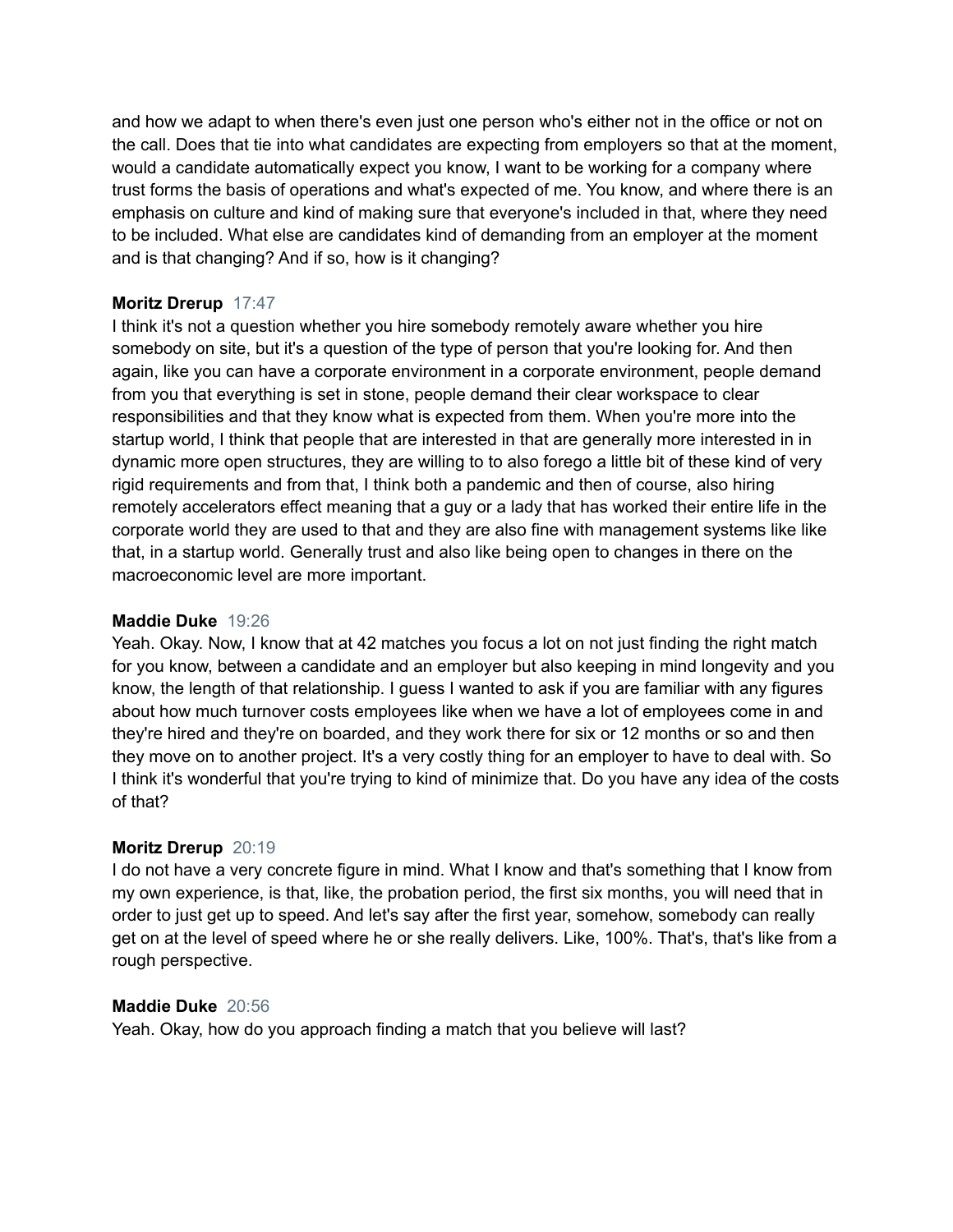#### **Moritz Drerup** 21:02

So in our world, there are, of course, always two different signs that we need to assess. The first thing is the hard side, which is just the tech assessment. And that is that we have a clear standard process, we get coding examples, and just make sure that somebody really matches the requirements that a hiring manager has. For the soft side, things are definitely different. Um, so we do use, normally, around two to three situational based interviews, and then we have a very clear assessment scheme, in order to get a feeling for the candidate. And we do this, like, in a way that we match them with the requirements that our our client gave us, of course, and from there, we have certain kinds of, of, let's say, measures that we do in a way that we never like apply a candidate when we are unsure about this longevity thing. So, we always try to protect our client in order to, to not have him make a misshire, which also means that it happens rarely, regularly, that even if the client is happy with the first edge call, then we see that the candidate is somehow misbehaving in a way, and we are unsure about the long term fit, then we might even pull their the candidate back.

#### **Maddie Duke** 22:44

Right. Interesting. Okay. And what do you think the future of recruiting is? Do you think that this kind of matchmaking is is the way forward?

#### **Moritz Drerup** 22:54

I think there are two different two different schools. So the first thing is for commodity roles, I think automation will increase. So, when you have standard roles, where you can easily compare people for more complex positions, and especially positions in which you have like more interaction among teams, where your role is somehow value adding to the, to the entire functioning of the product of the company, which is more and more the case for tech world, of course, then you need a far more personalized process means a far more personalized recruitment process with very thorough matchmaking. Like with a service provider, as we are, then you can make sure to have a proper match, which also last for a long time. Next to that, of course, through the pandemic, mobility will change. I personally think that we are becoming less mobile, but people will choose their spots to work and live like also more solidly, which means in Germany that people will mostly work, maybe in the countryside as well. And that also will help us like distributed teams will also help to manage this. And yeah, yeah, that's, that's what I foresee. And we are more than excited to be part of this change here.

#### **Maddie Duke** 24:47

Awesome. That's fantastic. Yeah, I think that's a really great overview. And before we yeah, before we wrap up, what are the benefits of working with an agency such as 42matches?

#### **Moritz Drerup** 25:00

Right, so the first thing, of course, is that we have processes and knowledge in place to get you the best people possible in a very short amount of time. So we have the sourcing power, we have the database, we have two people that we have built in the last six years. Then talking recruiting on a global basis, of course, we have the knowledge and experience to get the people over, to get the visas as soon as possible. And like for distributed teams like working with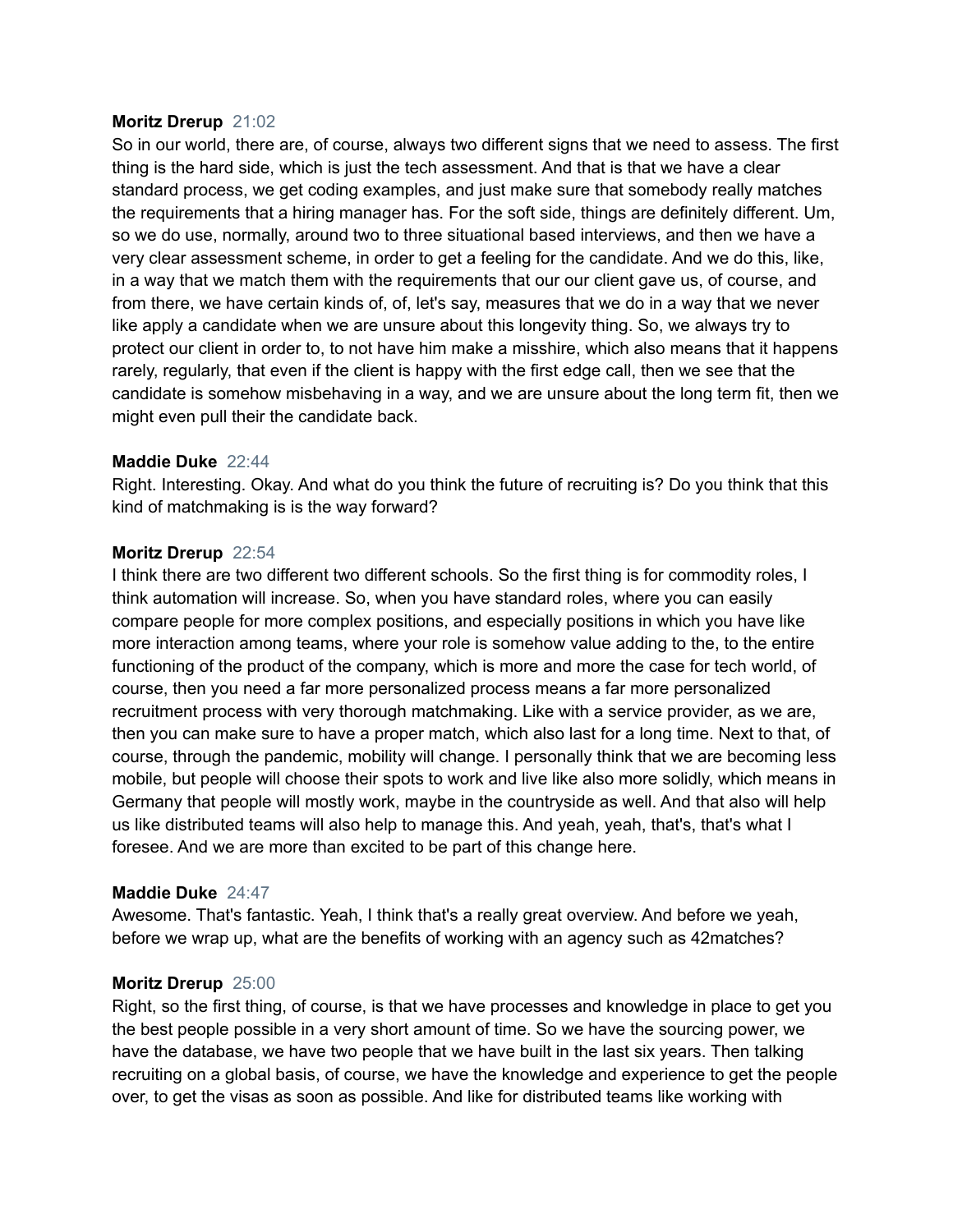people, like Lano, for instance. The magic, though, happens afterwards. The magic is when we are really making sure that we find the best people that really fit your team that really can help your company to grow for the long term. And that's not only like to fill this position quickly, but to really fill it for good to really yeah, increase their employee satisfaction with having a proper functioning team. Having better retention rates for your team and ultimately also having great fun and productivity.

# **Maddie Duke** 26:28

Yeah, I think it's great that you mentioned the employee satisfaction side as well, because of course, this is also about finding the right match for the employee, and making sure they're happy and wanting to stay with that company. So if it's a good match from the start, then it's a great match for everyone.

## **Moritz Drerup** 26:54

Agree.

# **Maddie Duke** 26:55

Awesome. Are you aware of any major differences between hiring within the tech world versus other areas of expertise? Like what sort of soft skills do you think are most important in the tech world? Or or, you know, if we could leave a tip for candidates that might be listening or job seekers that might be listening - who are in that tech world? What kinds of skills do you think that they need to build? Build on, especially when we're working in this kind of distributed world?

## **Moritz Drerup** 27:17

Let me answer this question with a nice picture maybe. So if you can imagine the Titanic, like the big ship - I come from northern Germany, and I always love these kind of examples with boating. So imagine that, imagine that the Titanic and then you have the captain on the bridge, and maybe he still has his chief heater (*Heizer)* next to him, he's planning his route and he sees okay, like first 50 nautical miles, we go straight this course and then we make right and then we need full power that we can maybe have can can go half half power and the winds are helping us they're on there, I'm the chief heater (*Heizer)*, he might then translate this route into the power of his team. So he sees okay, there, we need 100% There, my team can relax and he can basically execute the plan from there from the chief heater (*Heizer)*, then there, the other heaters are just in the basement, and they follow the orders. That's the old world, that's the old world, how I understand it in the New World, you have to a chief heater (*Heizer)* and on the one hand side, their chief heater ((*Heizer)* is discussing the route together with the captain in order to have the most most efficient way of steering the ship to Richard's destination plus, at least the heaters that are delivering the route are also being part of it. And they are understanding at least the basics of navigating the ship and can like themselves. Like manage their efficiency and their power together. So what does that mean? Further developer and world these days. Soft skills are key. Soft skills are key in the way that people that are able to communicate are able to understand the underlying goals of a company or a project. Even better is in achieving the goal and reaching the end destination without crashing in the ice.